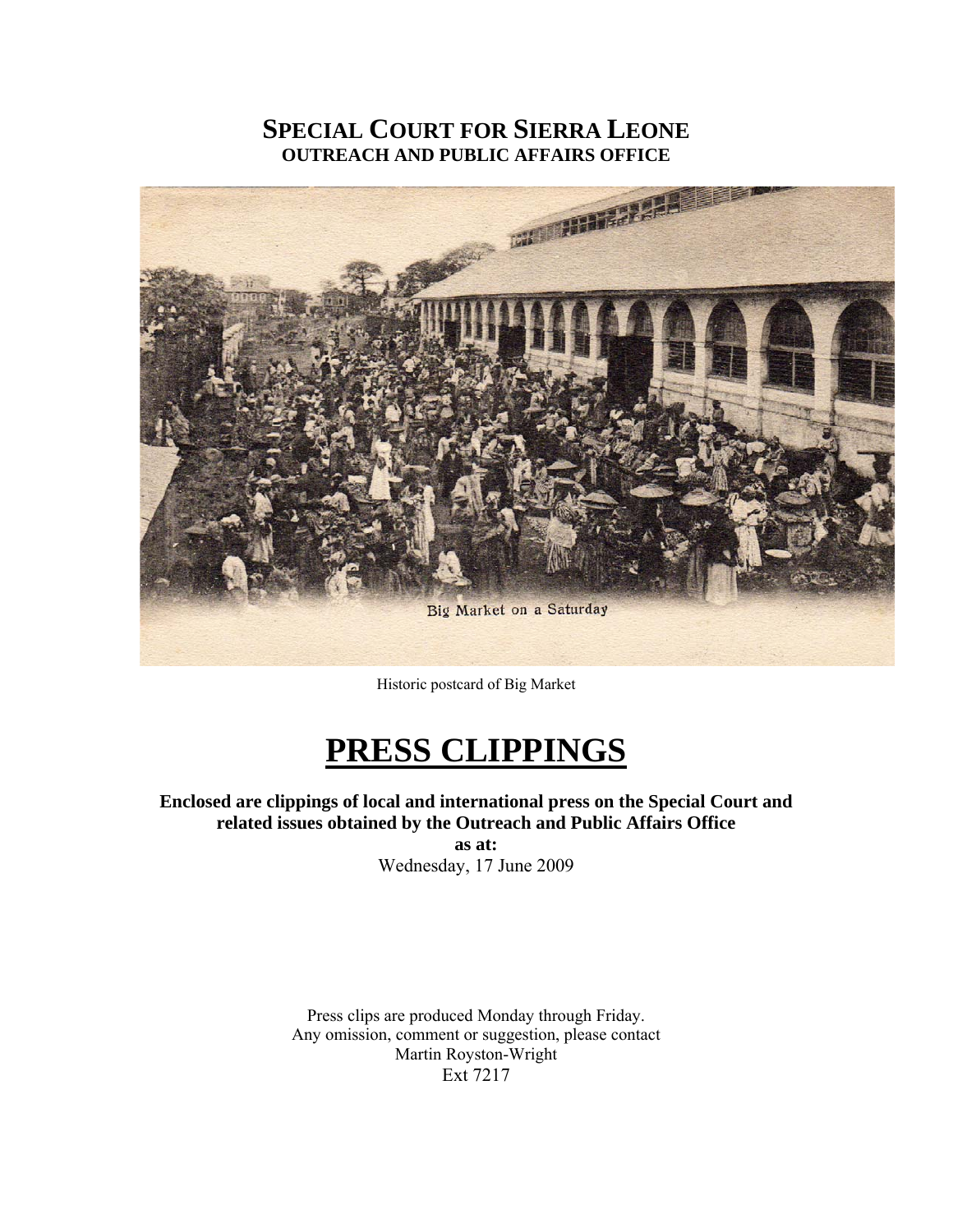| <b>International News</b>                                                                   |             |
|---------------------------------------------------------------------------------------------|-------------|
| UNMIL Public Information Office Media Summary / UNMIL                                       | Pages 3-5   |
| Pro-War Crimes Group Wants Communication Ban on Taylor and Local Lawyer Lifted / Star Radio | Page 6      |
| Liberia: Duport Road - Remembering Wartime Atrocities / New Democrat                        | Pages 7-8   |
| Rwanda: ICTR Must Focus on Completion / AllAfrica.com                                       | Page 9      |
| Rwanda: Professors of Hate / Focus Media                                                    | Page 10     |
| ICC - An Army for the Downtrodden / Pretoria News                                           | Pages 11-12 |
| Tribunal Refuses to Respond to Criticism Over Procedural Changes / Daily Star.com           | Page 13     |
| Cambodia Genocide Court Rules Ex-Khmer Rouge Official Detained Unlawfully / Jurist          | Page 14     |
| UN Official: Human Rights Situation in Sudan 'Critical' / Voice of America                  | Pages 15-16 |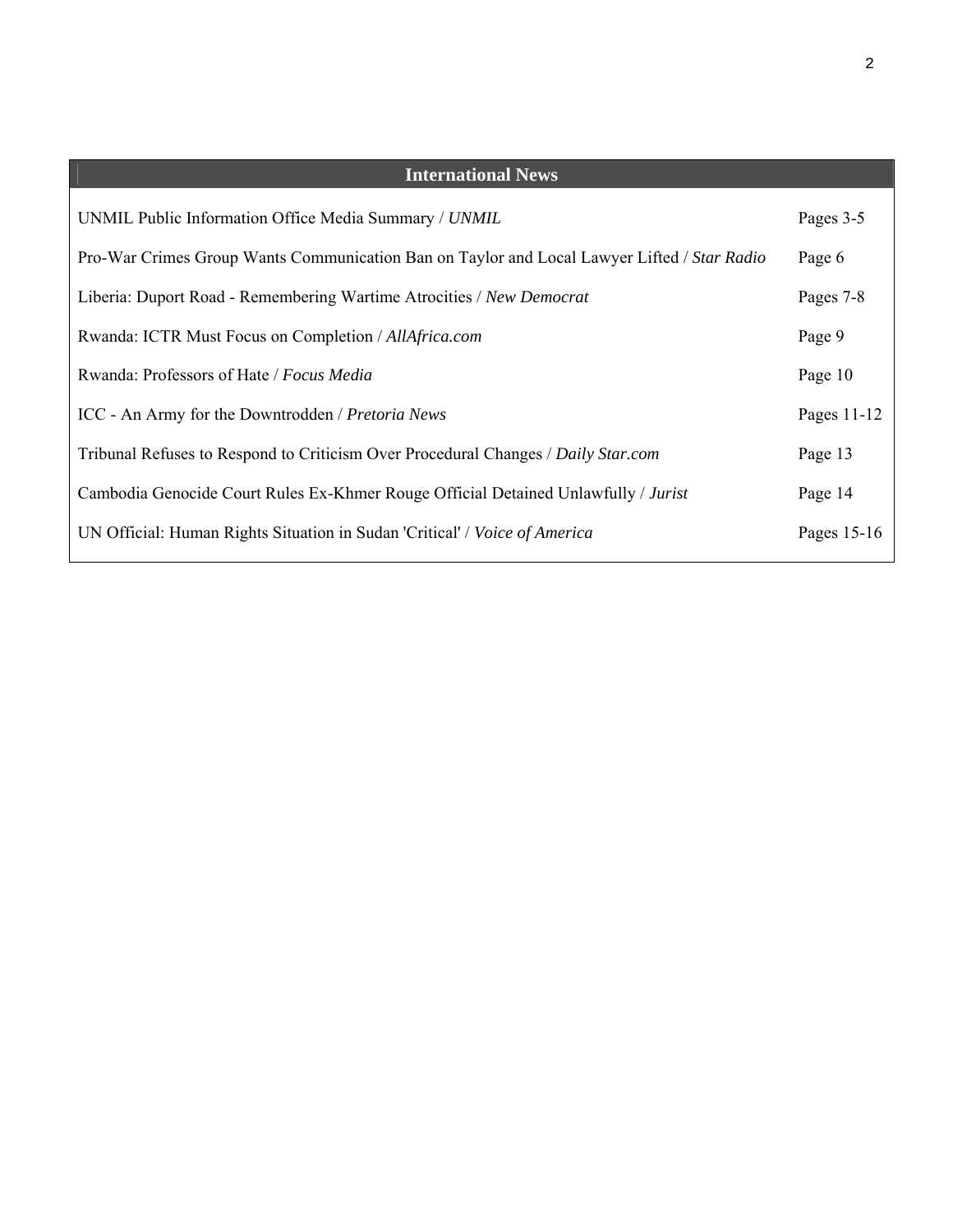

United Nations Mission in Liberia (UNMIL)

# **UNMIL Public Information Office Media Summary 16 June 2009**

*[The media summaries and press clips do not necessarily represent the views of UNMIL.]* 

# **International Clips on Liberia**

# **Liberia Retold History in USA**

Freetown, Jun 16, 2009 (Concord Times/All Africa Global Media via COMTEX) -- A Human Rights Watch new photographic exhibit, Long Story Bit by Bit: Liberia Retold, featuring the work of awardwinning journalist Tim Hetherington has opened on June 12 at Lincoln Center's Furman Gallery in New York, USA. Long Story Bit by Bit: Liberia Retold explores the dynamics of power, international complicity, and the search for justice in recent Liberian history. Liberia's last three presidents have each faced a dramatic end - William Tolbert was disemboweled during a coup d'etat, Samuel Doe was filmed being tortured to death, and Charles Taylor is standing trial for war crimes in The Hague. The exhibit tracks both the terrible years of war and corruption and the more hopeful present, as Ellen Johnson-Sirleaf has taken charge of the country as Africa's first elected female head of state.

# **International Clips on West Africa**

# **UN's Accolade for Koroma**

Freetown, Jun 16, 2009 (Concord Times/All Africa Global Media via COMTEX) -- The United Nations Under Secretary General for Political Affairs, Lynn Pascoe, has assured President Koroma that the UN would not only continue to support Sierra Leone but would align its priorities in accordance with the government's 'agenda for change'. Speaking during a brief visit at the President's Hill Station Lodge on Friday 12th June, Mr. Pascoe said the whole UN body was impressed with President Koroma's performance and presentation during the video link on the UN conference on Sierra Leone in New York, which he described as a "resounding success". In his remarks, President Koroma gave a detailed account of his government's aspirations and agenda. Starting with a note of gratitude for the world body's support during the country's most difficult period, the President said Sierra Leone is now engaged in real economic growth. He said the 'agenda for change' "addresses the aspirations and living standards of our people, addresses their poverty and the social services delivery system."

# **'DAC - a Day to Advocate for Children' - Unicef Rep**

Freetown, Jun 16, 2009 (Concord Times/All Africa Global Media via COMTEX) -- Country Representative of the child advocacy agency, UNICEF has said that the 'Day of the African Child', celebrated all over Africa today, should be used as a day to advocate for the children of Sierra Leone. Speaking at a press conference organized by the Ministry of Social Welfare, Gender and Children's Affairs ahead of today's commemoration of the African child's day, Geert Cappelaere noted that child survival should be one of the major priorities of all non-governmental organizations operating in the country to help foster the standard of living for all children in Sierra Leone. He said UNICEF's theme for this year's commemoration is 'child survival' as the organization looks forward to scaling down child and maternal mortality rates in the country.

## **Local Media – Newspaper**

#### **Finance Ministry Concede Error in Budget Calculation**

(New Democrat, National Chronicle, The Parrot, The Inquirer, Daily Observer, The News, Heritage)

• The Finance Ministry has admitted to an error in the 2009/2010 draft budget amounting to over half a million United States dollars.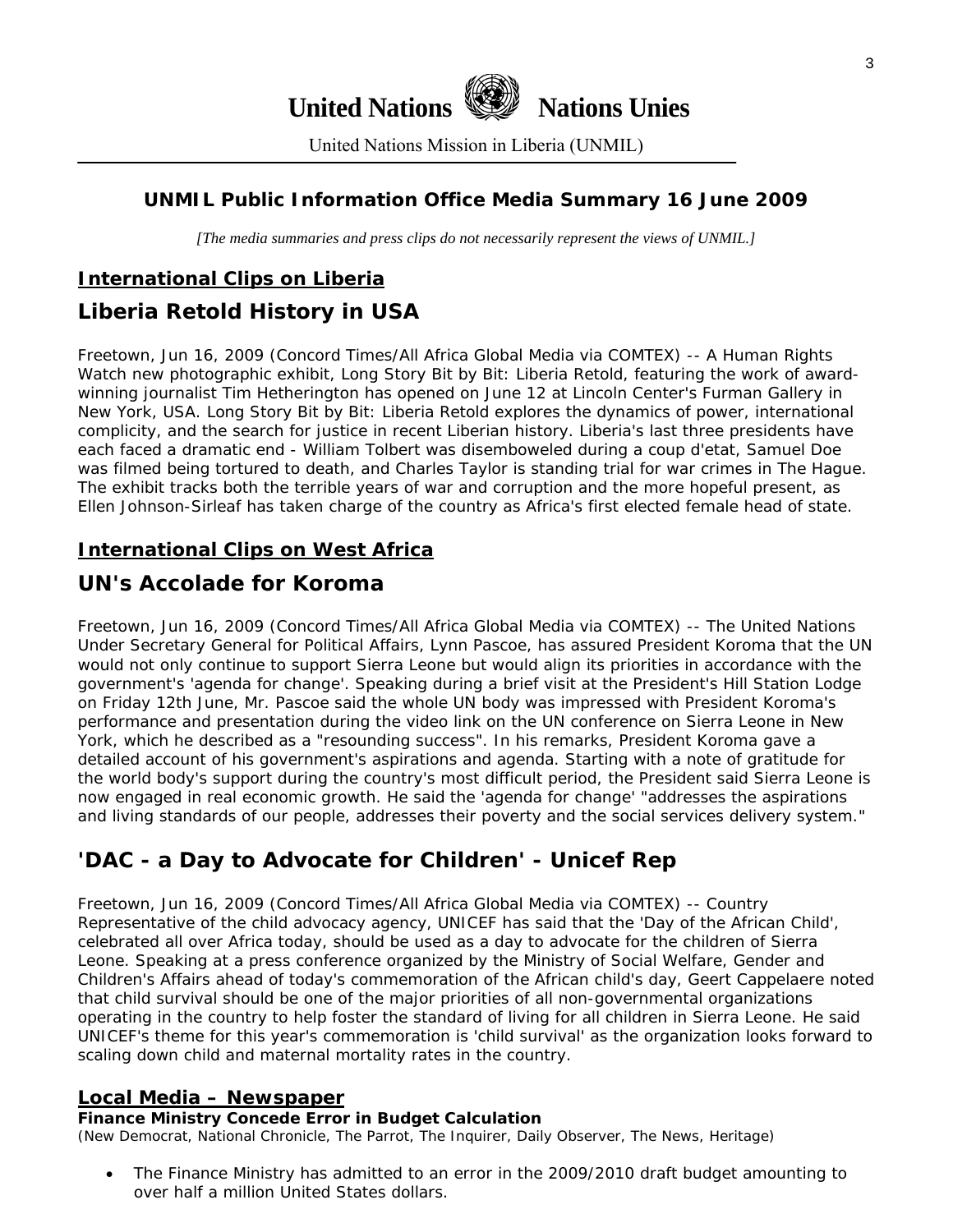- The amount was put in the proposed budget under the terms general claims without any explanation.
- The error was discovered by one of the Chairperson of the joint Legislative budget committee.
- Finance Minister Augustine Ngafuan confirmed the mistake involving such a huge amount but described it as human error. He however said until a decision on appropriation is made the controversial amount will be reserved under the contingency reserved fund.

#### **U.N. Secretary Wants Continue Support to Liberia**

(New Vision)

- U. N. Secretary-General Ban Ki-moon has called on Liberia's partners to continue support to the country which remains fragile but has the potential to be a beacon on stability in the region.
- In his latest report to the Security Council on the UN Mission in Liberia (UNMIL), Mr. Ban proposed that the Council authorize the continuation of UNMIL's troop strength of nearly 8,000 until after the 2011 elections.
- He said security conditions permitting the UNMIL drawdown would resume at an accelerated pace during the post-election period.

#### **US Visa 'Fraudsters' Face Prosecution**

(Daily Observer)

- Two persons, Wade Appleton and King Sun, have been sent to court in connection to an alleged U.S. visa scam in Monrovia.
- The defendants are said to have collected over US\$7,000 from five individuals with the understanding that they would have provided visas for the five to travel to the USA.

#### **Avoid Un-ambitious Recommendations… Former TRC Chairman for Sierra Leone**

(Daily Observer, The News, The Inquirer, New Democrat, The Independent)

- Retired Bishop Joseph C. Humper, former Chairman of the Truth and Reconciliation Commission (TRC) in Sierra Leone, has cautioned the Liberian TRC commissioners against making 'un-ambitious and un-achievable' recommendations aimed at pleasing the victims and perpetrators of human rights abuses.
- Delivering the keynote address at the opening of a five-day national reconciliation conference in Monrovia Bishop Humper called on the government to ensure that the TRC recommendations were given deserved consideration.
- Meanwhile, the conference opened yesterday with President Ellen Johnson Sirleaf and top Government officials including the National Legislature being absent.
- Two commissioners of the TRC, Counselor Pearl Browne-Bull and Dedeh Dolopei were also reported to have boycotted the start of the conference.

#### **WAEC Exams 'Fraudsters' Face NSA Inquest**

(Daily Observer)

- The Head of National Office of the West African Examinations Council (WAEC) in Monrovia, Prof. Thomas K. Gaie, said schools that had been caught in examination malpractices for this year would be 'thoroughly investigated' by the National Security Agency (NSA).
- Last month over 86,000 students including 6th, 9th and 12th graders sat the WAEC examinations across the country, but with reports of some alleged malpractices.
- Schools that are alleged to have been involved in the examination malpractice are the St. Michael Catholic School, St. Philip Ecumenical School, E.J. Goodridge High School, St. Peters High School all of Gardnersville.
- Others are the Cavalry Chapel Mission, Cathedral Catholic School, the Monrovia Free Pentecostal School, Paynesville Community School P.M. section and the Amos Taybior institute among others.

**Local Media – Star Radio** *(News monitored today at 09:00 am)*  **Tension Mounts at Guthrie Rubber Plantation**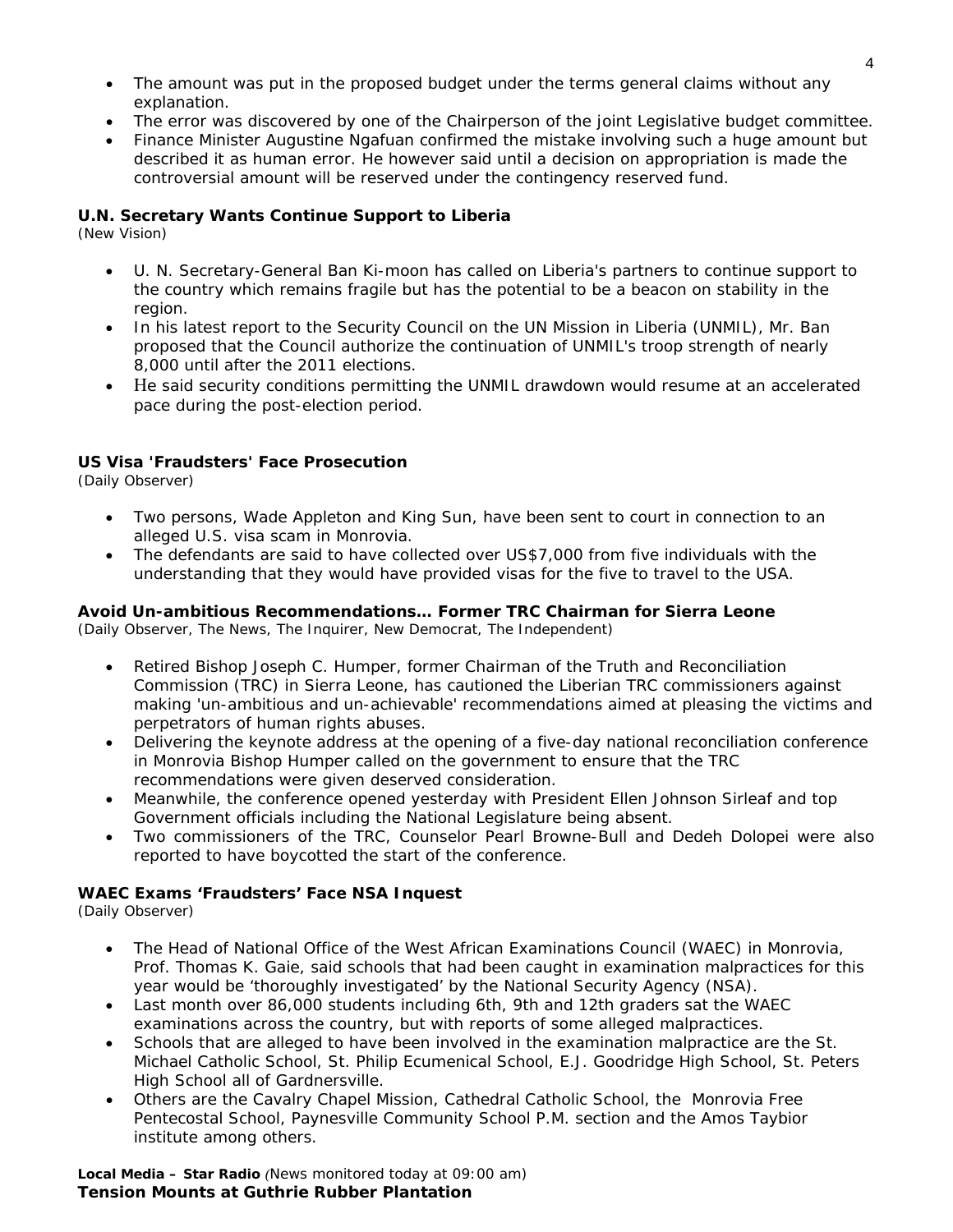- Reports from Grand Cape Mount County say tension is mounting at the Guthrie Rubber Plantation
- The tension is as a result of the management's alleged failure to settle the arrears of the workers.
- The workers last week threatened series of go-slow action including the setting up of roadblocks to claim government's attention.
- The Guthrie Rubber Plantation has been the scene of many strike actions some of which turned out to be violent.

*(Also reported on Truth F.M., Sky F.M. and ELBC*)

### **Finance Ministry Concede Error in Budget Calculation**

 *(Also reported on Truth F.M., Sky F.M. and ELBC*)

### **35 Inmates Break Jail In Maryland County**

- At least 35 inmates including murder and rape convicts are said to have broken jail in Harper, Maryland County.
- Reports say the escapees broke jail last week during a violent protest in Harper.
- The "mysterious" death of a man sparked the demonstration at which time angry youths vandalized the prison facility, the police depot and the home of the lone suspect in the case.
- Reports say the youths vandalized the prison because the police took the suspect into protective custody there.
- Police have meanwhile arrested 15 people including two youth leaders in connection with the violence. The youth leaders have denied any link to the violence.
- In April, dozens of inmates escaped the National Place of Correction in Zwedru, Grand Gedeh County but were all re-arrested.
- At the same time, the Justice Ministry has dismissed two senior officials of the Monrovia Central Prison for their alleged role in a recent jail break at the facility.

# **Truth F.M.** *(News monitored today at 10:00 am)*

#### **ECOWAS Donates Several Computers to Liberia News Agency**

- The Economic Community of West African States (ECOWAS) has donated a consignment of communication gadgets to the Liberia News Agency (LINA).
- During the turn over ceremony the Special Representative of the President of ECOWAS, Ambassador Ansumana Sesay said the presentation was intended to help build the capacity of the national news agencies of its member states.
- Mr. Sesay said the commission was ready to support the post-war recovery programme of member countries.
- ECOWAS donated several laptop and desk top computers among other things to help in the revitalization of the agency.
- Information Ministry authorities have meanwhile expressed gratitude for the donation.

#### **Chief Administrator of Largest Referral Hospital Admits to Bribery at the Facility**

- The Chief Administrator of the John F. Kennedy Medical Centre (JFK), Winnie Scott McDonald has admitted to bribery at the nation's number one referral Hospital.
- She said the act was undermining professionalism at the hospital but said low income was responsible for the problem.
- Speaking at the ongoing budget hearing, the JFK Administrator said the issue of bribery can only be curtailed if the salaries of health practitioners at the centre are improved. \*\*\*\*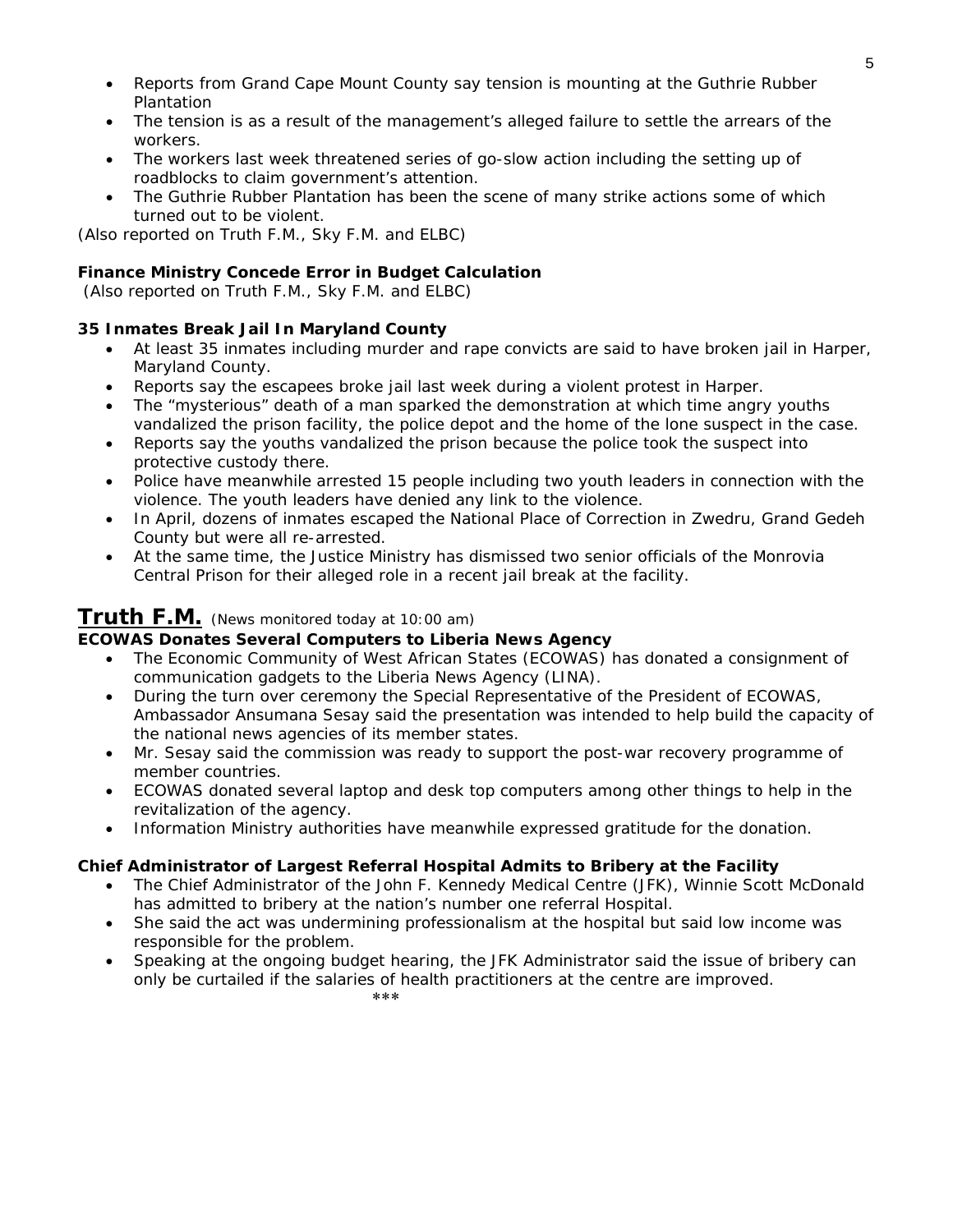# Star Radio Tuesday, 16 June 2009

## **Pro-war crimes group wants communication ban on Taylor and local lawyer lifted**

Written by Julius Kanubah

The Pro-war crimes court group has called for the unconditional lifting of the ban imposed on Charles Taylor and his local lawyer.

The Chairman of the group described as unfortunate the decision of the Special Court to ban Mr. Traylor from talking to his lawyer for now.

Mr. Mulbah Morlu told Star Radio the decision is a clear violation of the rights of the former Liberian President.

The Special Court for Sierra Leone imposed the ban against Taylor and his local lawyer because of what it called abused of the privilege.

However, the chairman of the Forum for the establishment of a war crimes court in Liberia said Taylor's right to his local lawyer is not a privilege.

Mr. Morlu expressed fear that if the ban is not lifted it would undermine and jeopardize the war crimes trial of Mr. Taylor.

He also reiterated calls for the Liberian and Sierra Leonean government to work out modalities to broadcast Taylor's testimony on June 29.

Meanwhile, Mr. Mulbah has urged delegates attending the reconciliation conference of the TRC to recommend prosecution for perpetrators of the war.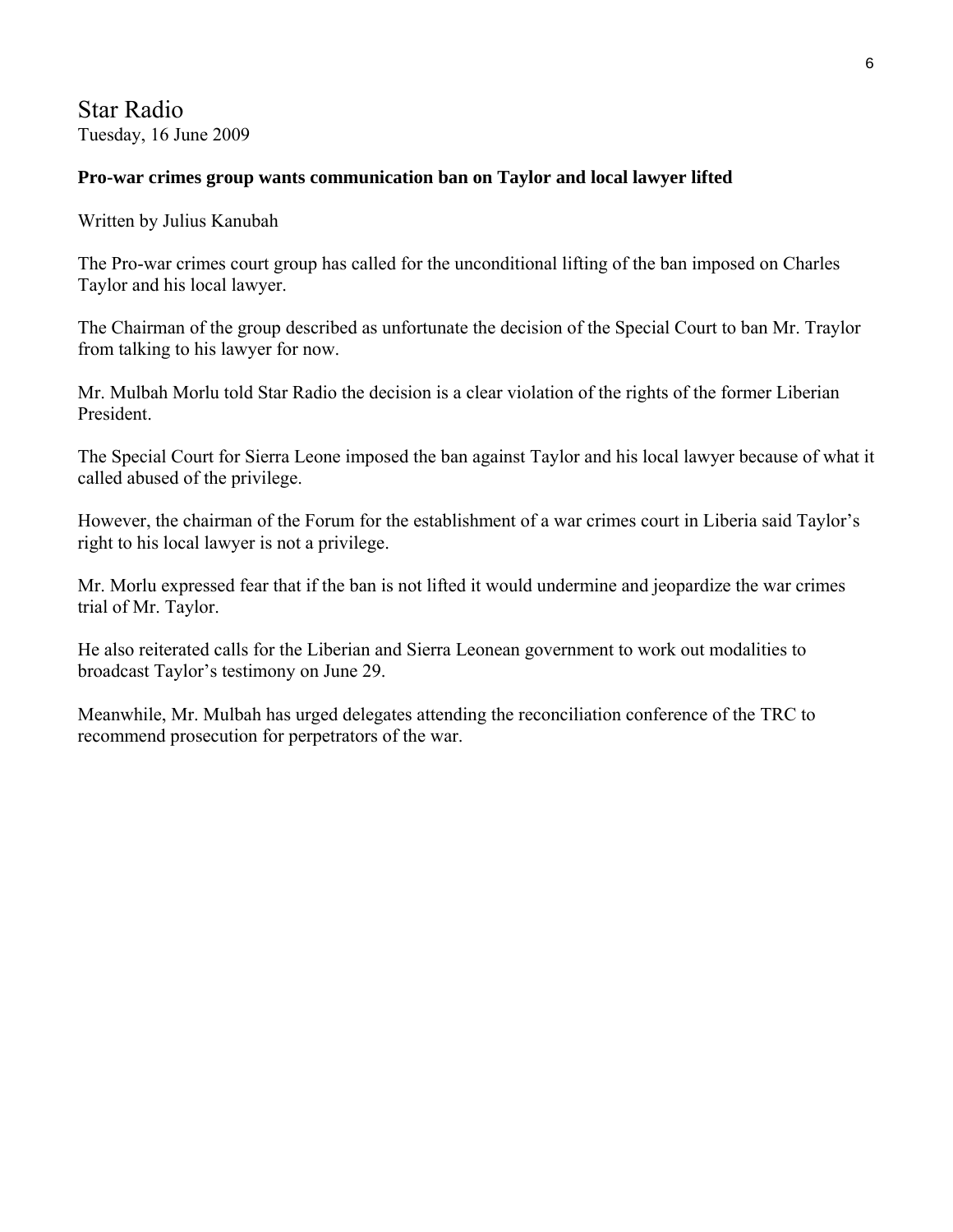#### **Liberia: Duport Road - Remembering Wartime Atrocities**

Aaron Weah

On Saturday 30 May 2009, over 200 people gathered at an old school compound in Duport Road, a suburb of Monrovia and the scene of two massacres perpetrated during the Liberian civil war, as well as several mass graves.

The occasion was a Beauty Queen contest held to raise funds to create a medical clinic and pay for a plaque commemorating the victims of those gruesome atrocities. This would be, for an impoverished community, both symbolic and useful: a visible reminder of a horrendous past and a facility providing health services for survivors and the community's residents.

It is, indeed, an extraordinarily important step, by a largely marginal community, to come to terms with a past that should neither be forgotten nor inhibit reconstruction and community revival.

The journey towards this project began last year, with meetings - supported by the International Center for Transitional Justice (ICTJ) - by community members and victims who witnessed those atrocities. Like many efforts to memorialize past conflicts, the Duport Road community began with a debate on how best to remember the past to make sure it never happens again. The discussions then narrowed to whether a memorial should be built.

There were two sides. One argued against building a memorial, and cited these reasons: First, a memorial would evoke a past dominated by pain, misery and mourning which many find emotionally troubling and prefer not to deal with. Second, building a memorial assign blame on some groups as being responsible for having committed atrocities. Third, many people in the community see putting their lives together as a more important priority.

But others argued that the past should be remembered, to serve as a reminder of what happened and to prevent its reoccurrence. A school teacher contributed to the debate by describing a memorial built in a remote village in Bong County called Samay.

A memorial can also assist victims to feel greater level of integration, recognition and acceptance into society; it can convince them of the possibility of non-repetition and can combat feelings of isolation and silence. A memorial also seeks to develop an existential conversion by asking, how did such tragedy occur? Why did this happen? And how can we stop it from happening again?

In post-conflict Liberia, there are calls at many levels of society to remember the past. At last year's Independence Day Celebration, Professor Malakpa Sakui, addressed the issue of the past in terms of national symbolism as a crucial aspect of making social advancement in post-war Liberia. In 2007, President Ellen Johnson-Sirleaf contributed to the debate by closing down two notorious prison centers -- Post Stockade and Belleh Yallah -- to preserve them for future generations. Even alleged warlords speaking before the Truth and Reconciliation Commission - despite their public denials and evasiveness about their involvement during the conflict - have recognized the urgent need to capture the past and preserve the memory for posterity.

At the unofficial community level, as the actions of the Duport Road residents demonstrate, the process is already underway. The community, on the outskirts of the capital, has transformed these statements and calls into positive action by engaging into creative and constructive efforts to remember the past. The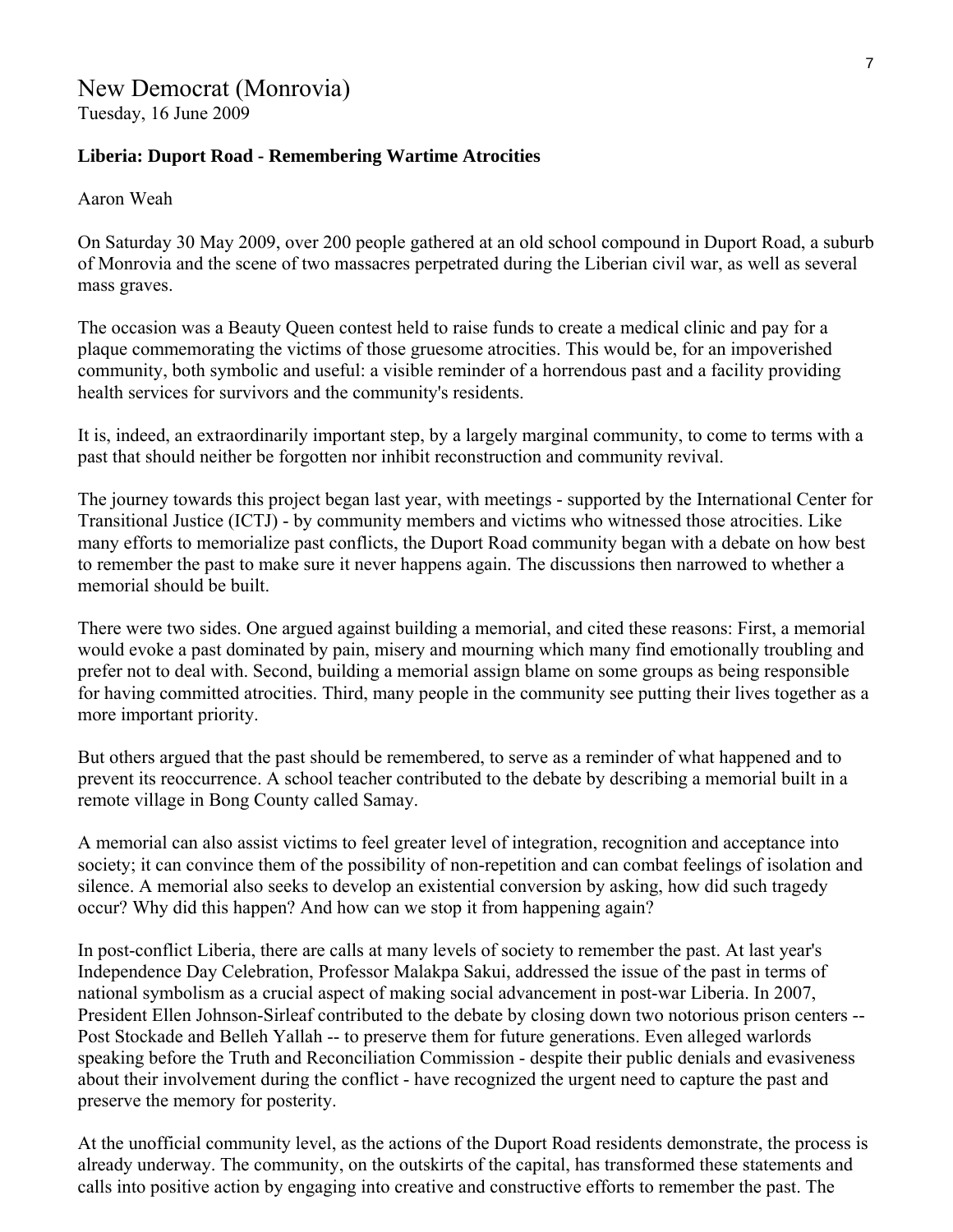efforts are entirely community-driven, without any outside prompting. The community intends to commemorate in a special way horrific incidents which occurred at two different periods during the brutal civil wars.

Duport Road Community is one of those places that bore the brunt of the Liberian conflict. In 1990, rebels of the National Patriotic Front of Liberia (NPFL), led by Charles Taylor, allegedly arrested, tortured and summarily executed hundreds of innocent people on grounds that they were members of a particular ethnic group. Most of the killings were carried out at the end of Duport Road known as the Waterside.

Four years later, the community was attacked again. In December 1994, more than 44 people were massacred, allegedly by forces of the National Patriotic Front of Liberia, this time at a location in Duport Road known as the Cow Field. Men, women, children and the elderly were the victims. This place is remembered today as Cow Field Massacre.

18 years later, the community has decided to take steps beyond the having more dignified burials.

"Too many innocent people died in this community," one resident said, "and not to remember them is to forget our history. I am new in this community and am not related to anyone who died here but something has to be done. Their spirits must be uneasy and irritated over the continue neglect."

Duport Road residents have connected with residents in Samay, a town outside of Gbarnga in Bong County that in 2001 erected a monument in memory of community members killed during the civil crisis. The site is now used as a tool to teach children about the dangers and horrors of warfare. This project was entirely self-initiated. Though Duport Road has sought the technical assistance of an international NGO, the International Center for Transitional Justice that has collected global experience in similar projects, its efforts are also completely self-started and -led.

The work of Duport Road and that of other communities such as Samay are shining examples of what Liberians can achieve in dealing with their past when they come together to do so constructively and collaboratively. The Duport Road initiative and others that will follow need to be strongly supported by all actors in Liberia - community members, the government of Liberia, and the international community as a remarkably useful and important part of Liberia's reconstruction and peace building effort.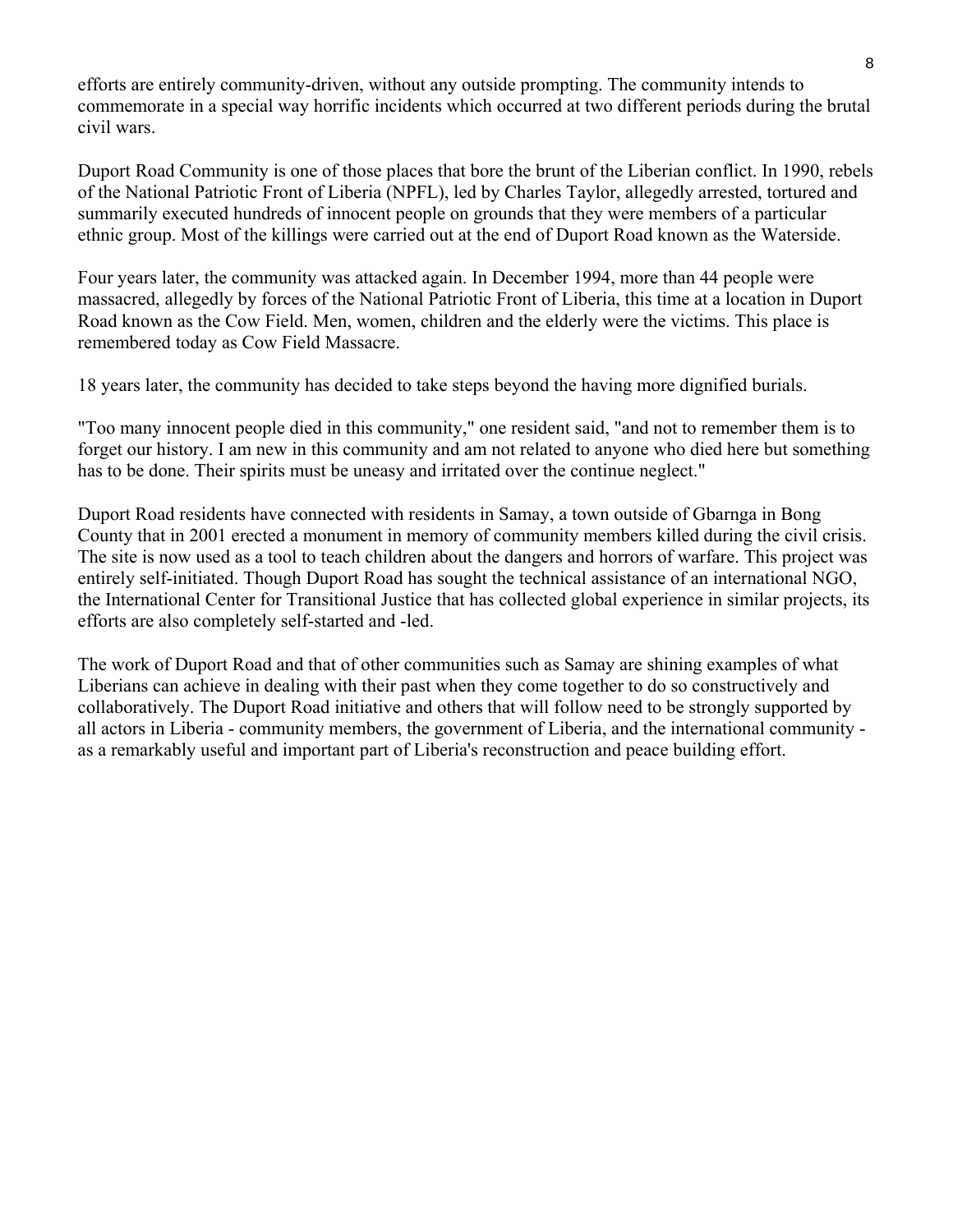AllAfrica.com Sunday, 14 June 2009

### **Rwanda: ICTR Must Focus on Completion - Ngoga**

Frank Kagabo

 Kigali — Rwanda's chief prosecutor has urged the International Criminal Tribunal for Rwanda (ICTR) to "focus on completing" cases within their docket instead of pushing for an extension of their mandate.

Martin Ngoga made the remarks in reply to requests by the president of the ICTR, Judge Dennis Byron for an extension.

Byron told staff members of the tribunal this Friday that the court had requested for a yearlong extension because they could not meet December deadline. He informed his staff that a UN Security Council decision on the matter is expected "probably next week."

In a telephone interview with The Sunday Times, Ngoga stated that it was a matter for the Security Council to decide.

"Rwanda will not be bothered by whatever the decision the Security Council will take on this matter except that in the process, the ICTR is causing us serious damage in its decisions. As a result, the status quo is benefitting the suspects and creating an impunity gap," said Ngoga.

"Many options are in place that would help the ICTR complete on time without the excuses. That includes transfers to national jurisdictions."

Judge Byron presented his biannual report to the Security Council on June 4 where he said that the trials would not be finished by year's end. He informed the ICTR staff on Friday that the Security Council is aware that the court's work will continue beyond 2010.

The ICTR was established in November 1994 by a resolution of the United Nations to prosecute people responsible for the 1994 Genocide against the Tutsi and other violations of international humanitarian law in Rwanda committed between January 1, 1994 and December 31, 1994.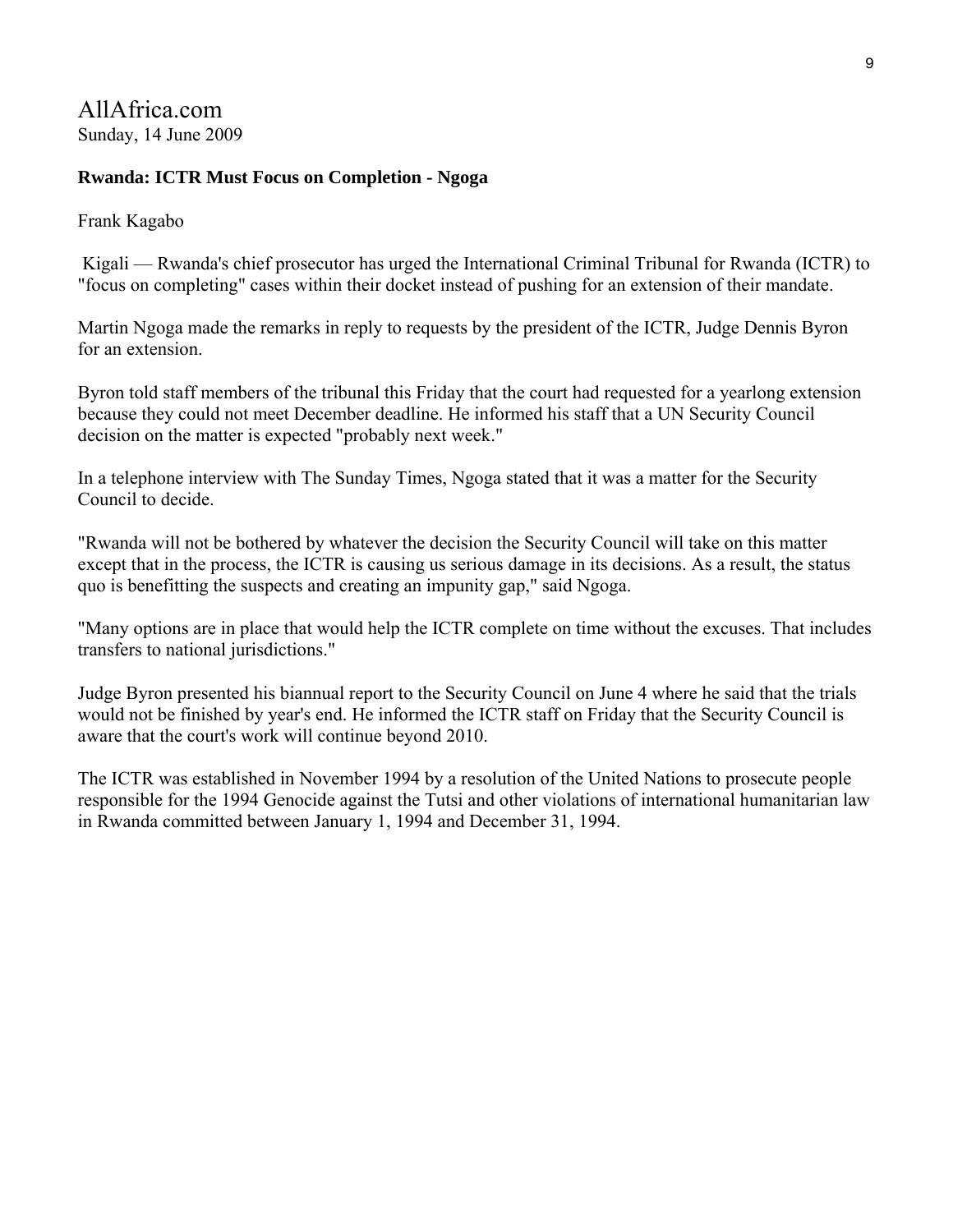# Focus Media (Kigali)

Tuesday, 16 June 2009

# **Rwanda: Professors of Hate**

Editorial

A group of academics who call themselves defenders of human rights have began a clamor, demanding that the International Criminal Tribunal for Rwanda indict senior members of the RDF for war crimes.

Sheltered from the real world, these so-called defenders of human rights - including people like Filip Reyntjens and Rene Lemarchand whose hobby is to write material trivializing the Genocide of Tutsis have petitioned prominent personalities, including UN Secretary General Ban ki-Moon, US President Barack Obama, British Premier Gordon to have ICTR Prosecutor Hassan Jallow bring indictments against the unnamed members of the RDF (who were the Rwandan Patriotic Front in 1994).

Since these academics are talking about alleged war crimes that happened in 1994 and since they name no RPF soldiers in particular, it is safe to assume what they are demanding of Ban, Obama and Brown is nothing short of making Jallow indict the entire RPF high command of war crimes and have them join perpetrators of the Genocide at the ICTR detention center in Arusha.

They howl that the ICTR's failure to indict a single RPF soldier for killing civilians causes the tribunal to be dismissed as victor's justice. For these people there is nothing good to be said about the fact that the RPF itself court marshaled those of its soldiers who were caught committing acts of revenge. Some even got the death penalty.

For the academics the trial last year of four RPF officers for the June 1994 killing of the Catholic Archbishop of Kigali and twelve other priests was not justice, even though the proceedings resulted in five-year prison sentences for two of the officers. The only thing that would satisfy these academics, you can be certain, is if Maj. Gen. Wilson Gumisiriza and the others were shanghaied to Arusha to share a cell with a mastermind of the Genocide like Bagosora. Or, better still, for Bagosora to be declared innocent and Gumisiriza or any other senior RDF officer to take his place.

The academics in their petitions totally disregard the fact that every Hutu Roman Catholic priest in Rwanda turned into a combatant and participant in the Genocide. Or that Tutsi parishioners who fled to churches thinking they were going to places of sanctuary could only look on as their nightmares intensified when priest after priest turned up, AK 47s in their cassocks, to direct the massacres, calling in the Interahamwe, and shooting any poor Tutsis who tried to escape.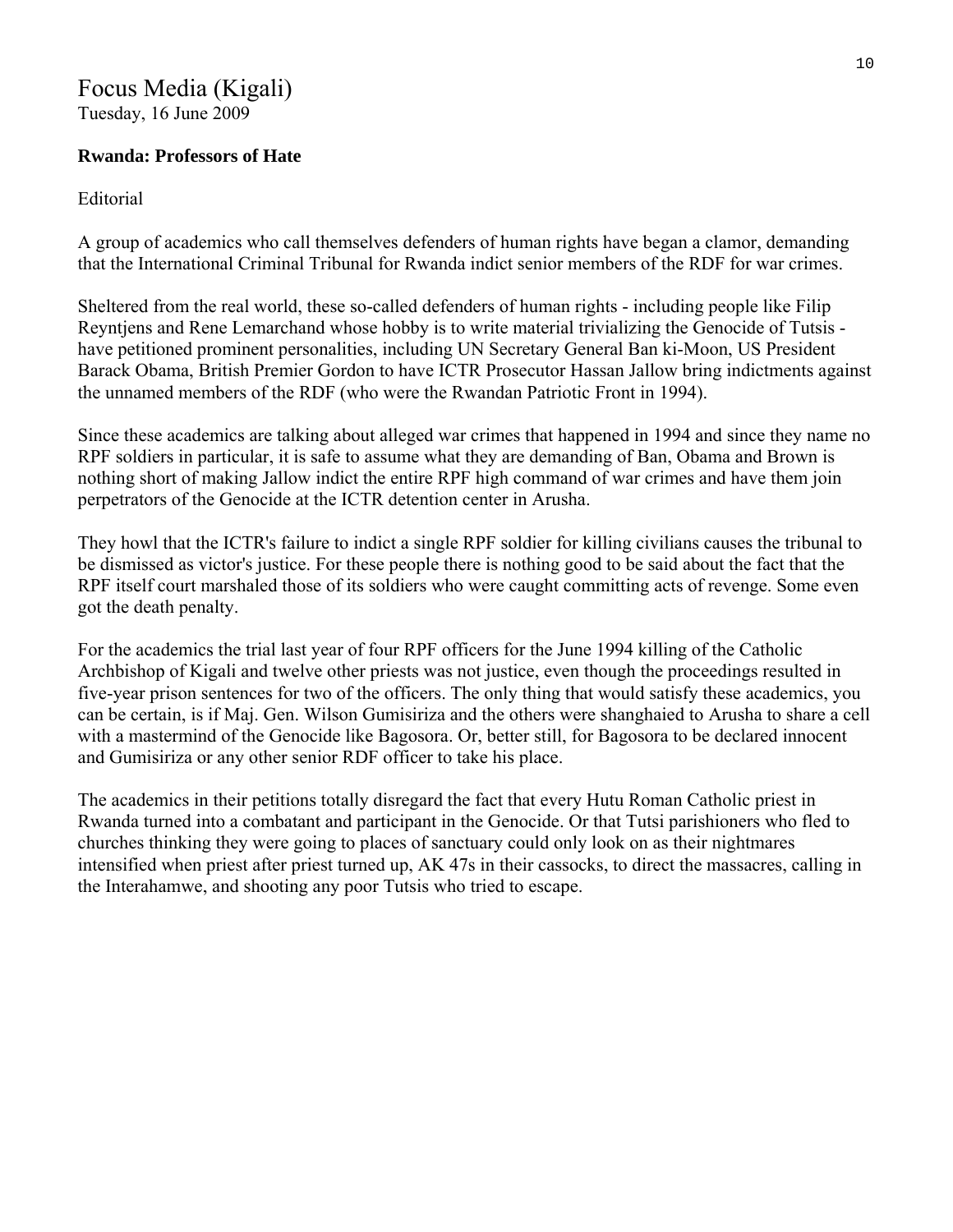Pretoria News Wednesday, 17 June 2009

# **ICC - an army for the downtrodden**

Graeme Hosken

'We will not rest until those who perpetrate heinous crimes against humanity are brought to book and made to pay for their deeds."

This is the promise of Fatou Bensouda, the International Criminal Court's (ICC) deputy prosecutor.

Bensouda, one of the most powerful women in the ICC, was in Pretoria last week to open the International Committee of the Red Cross' (ICRC) ninth annual regional seminar on the implementation of international humanitarian law.

The four-day seminar saw government representatives, who are specialists in humanitarian law, from Botswana, Kenya, Lesotho, Madagascar, Malawi, Mauritius, Mozambique, Namibia, Seychelles, South Africa, Swaziland, Tanzania, Uganda, Zambia and Zimbabwe discussing and reviewing the progress in ratifying and implementing the various treaties in their countries. Continues Below ↓

A determined Bensouda, who is in charge of the prosecution division of the Office of the Prosecutor, said the ICC was paramount in bringing perpetrators of crimes against humanity to book.

She said vital to helping the ICC to achieve its aims was Africa.

"For years Africa has been plagued by atrocities which have devastated our families. International humanitarian law is crucial for Africa, particularly now.

"It is time to pay attention to what is prohibited in war and to ensure that those responsible for crimes against humanity are held accountable.

"Africa can greatly help the ICC in achieving these aims by raising awareness about atrocities such as genocide," she said, adding that Africa was a responsible continent whose commitment to the ICC had never diminished.

Bensouda said an important and gravely overlooked point was the role Africa played when it came to upholding international humanitarian law.

"Africa has been at the forefront in the creation of the Rome Statute with over 30 African countries either currently signatories to, or ratifying the statute, which is more than half of the African Union (AU).

"This shows that Africa takes international law seriously and plays an important role in ensuring that international criminal justice is upheld," she said.

The Rome Statute of the International Criminal Court is the treaty that established the ICC and establishes the court's functions, jurisdiction and structure.

Bensouda, citing the Democratic Republic of Congo, Uganda and Central African Republic in a recent referral of war crimes and crimes against humanity to the ICC, said had it not been for Africa's leadership, the ICC would not have the cases against Africa's perpetrators that it has today.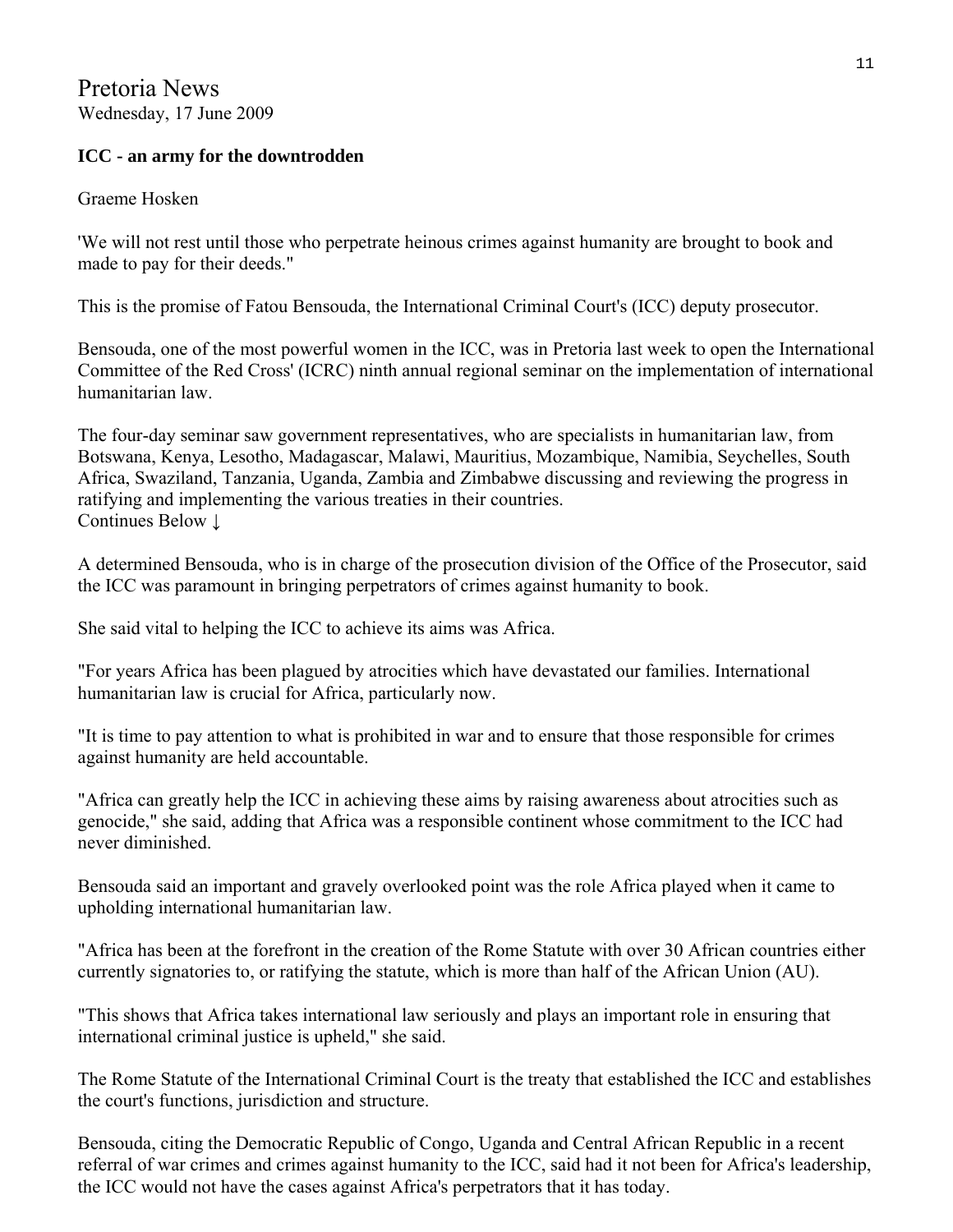She said that contrary to the suggestion that Africa and the AU was against the ICC, the continent did not tolerate impunity.

Referring to the AU's position on the recent issuing of a warrant of arrest for Sudanese president Omar al-Bashir, Bensouda said the position that the AU had adopted, by asking for a deferral of the warrant, was not an indication that the organisation was against the ICC.

"It is a perfectly legitimate position that is provided for under the Rome Statute. The AU is taking leadership to end impunity on the continent with the ICC backing it.

"Africa has become a beacon of light for the rest of the world and its states are living up to their international obligations of supporting the ICC in its role to prosecute crimes against humanity with all of our cases so far receiving the support of African states," Bensouda said.

She said contrary to the belief that the ICC was targeting Africa, the organisation was working for, and with Africa's victims of rape, pillage and murder. Bensouda said through the assistance of countries worldwide in ending crimes against humanity, the ICC was becoming stronger.

"We are here to stay and will do everything in our power to stop these heinous crimes, ensure there is accountability and that the rule of law is upheld with those who carry out international crimes being brought to book."

In a warning to states not wanting to prosecute human rights abusers, Bensouda said: "If countries do not want to prosecute these perpetrators then the ICC will. Impunity is no longer an option."

#### **About Bensouda**

Fatou Bensouda, who was elected deputy prosecutor by the Assembly of States Parties on 8 September 2004, has worked as a legal advisor and trial attorney at the International Criminal Tribunal for Rwanda (ICTR) in Arusha, Tanzania, and rose to the position of senior legal advisor and head of the Legal Advisory Unit.

Before joining the ICTR, she was the general manager of a leading commercial bank in The Gambia. Between 1987 and 2000, she held a host of posts from deputy director of public prosecutions to attorney general to minister of justice, in which capacity she served as chief legal advisor to the President and Cabinet of the Republic of The Gambia.

Bensouda has been a delegate at UN conferences on crime prevention, the Organisation of African Unity's ministerial meetings on human rights, and a delegate of The Gambia to the meetings of the Preparatory Commission for the International Criminal Court.

She holds a Master's degree in international maritime law and law of the sea and as such is the first international maritime law expert of The Gambia.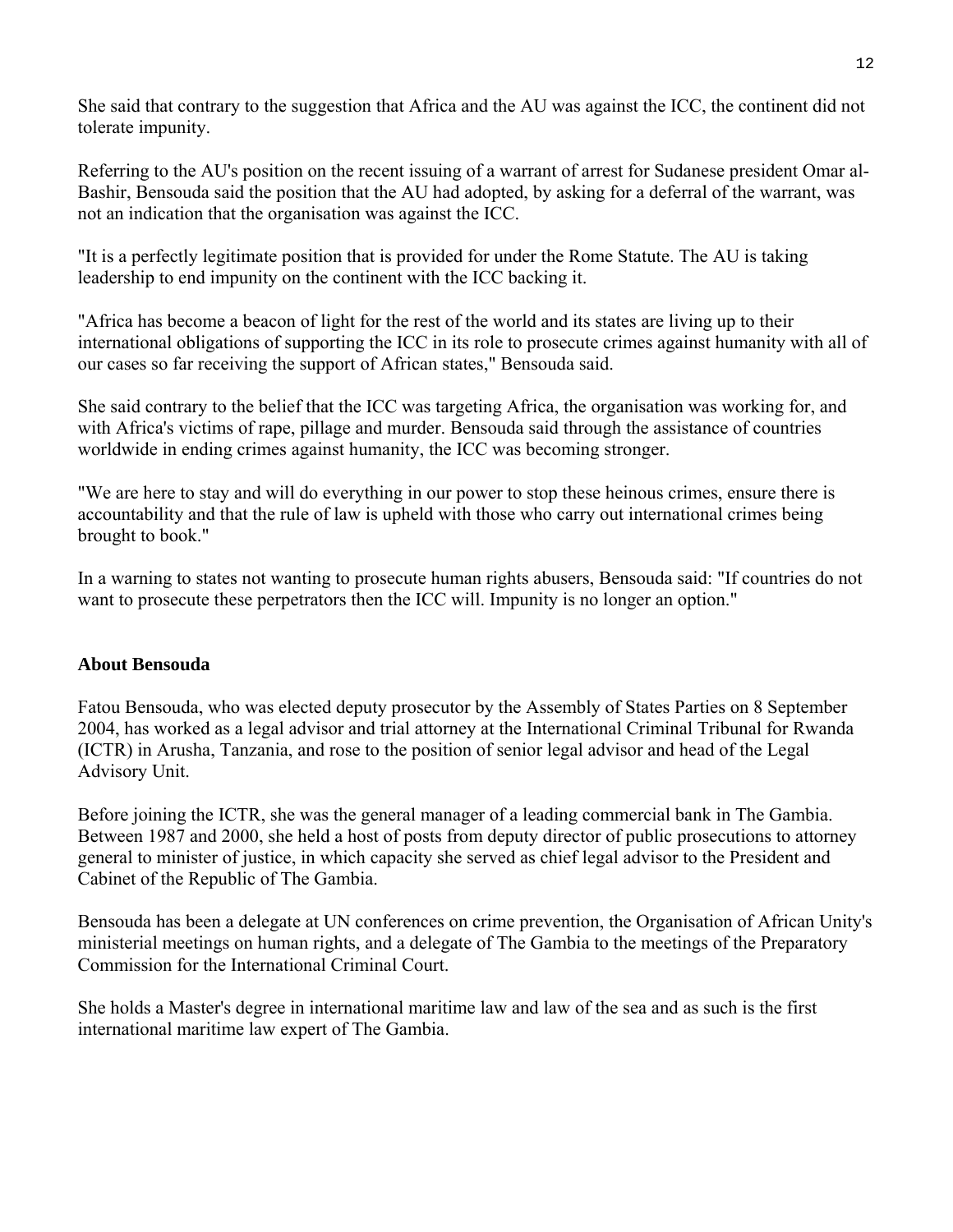## **Tribunal refuses to respond to criticism over procedural changes**

By Patrick Galey Daily Star staff

BEIRUT: The United Nations Special Tribunal for Lebanon (STL) on Monday did not respond to remarks made in a Lebanese newspaper, criticizing recent changes to its operating mandate.

On Monday, Al-Akhbar newspaper suggested that amendments to the 14 Rules of Procedure and Evidence (RPE), adopted unanimously by STL judges, could "blow the transparency of the tribunal."

In particular, the revision related to rule 96 - on exposing the court to skepticism - could allow the STL to "hide information" up to a non-specific date "if it needed to protect any person," it said.

A spokesperson for STL told The Daily Star: "For us it's just another article. Our policy is not to react to what the press says on its own interpretation of current developments."

"We don't react publicly to these sorts of things. The RPE are a matter for the judges. They are the ones who adopt them or refuse them. It's their prerogative," Radhia Ashouri said.

The STL was set up to try those allegedly responsible for the assassination of former Lebanese Prime Minister Rafik Hariri, who was killed along with 22 others by a massive car bomb in Beirut's Ain al-Mraisseh on February 14, 2005. It has been plagued by controversy since its inception in 2007.

Al-Akhbar's report comes six weeks after the STL ordered the release of four Lebanese generals held without charge since 2005 on suspicion of involvement in Hariri's assassination. The verdict was based on prosecutor Daniel Bellemare's report stating there was insufficient evidence to hold the men any longer.

Bellemare cited additional reasons for the men's release, including the fact that "a key witness expressly retracted his original statement which incriminated the persons detained."

The four, who headed Lebanon's pro-Syrian security institutions when Hariri was killed, had been incarcerated since August 2005 on the recommendation of former UN investigator Detlev Mehlis. None were ever formally charged.

Hariri's murder has been widely blamed on Damascus and prompted the withdrawal of Syrian troops from Lebanon after 30 years involvement in the country's political affairs.

Last month, the German publication Der Spiegel alleged that Hizbullah, not Syria, was behind Hariri's assassination, an allegation vigorously denied by the Shiite group.

The magazine claimed to have "learned from sources close to the tribunal and verified by examining internal documents" that the Hizbullah special forces "planned and executed [Hariri's assassination]."

A Hizbullah statement dismissed the accusations as "nothing but police-like fabrications."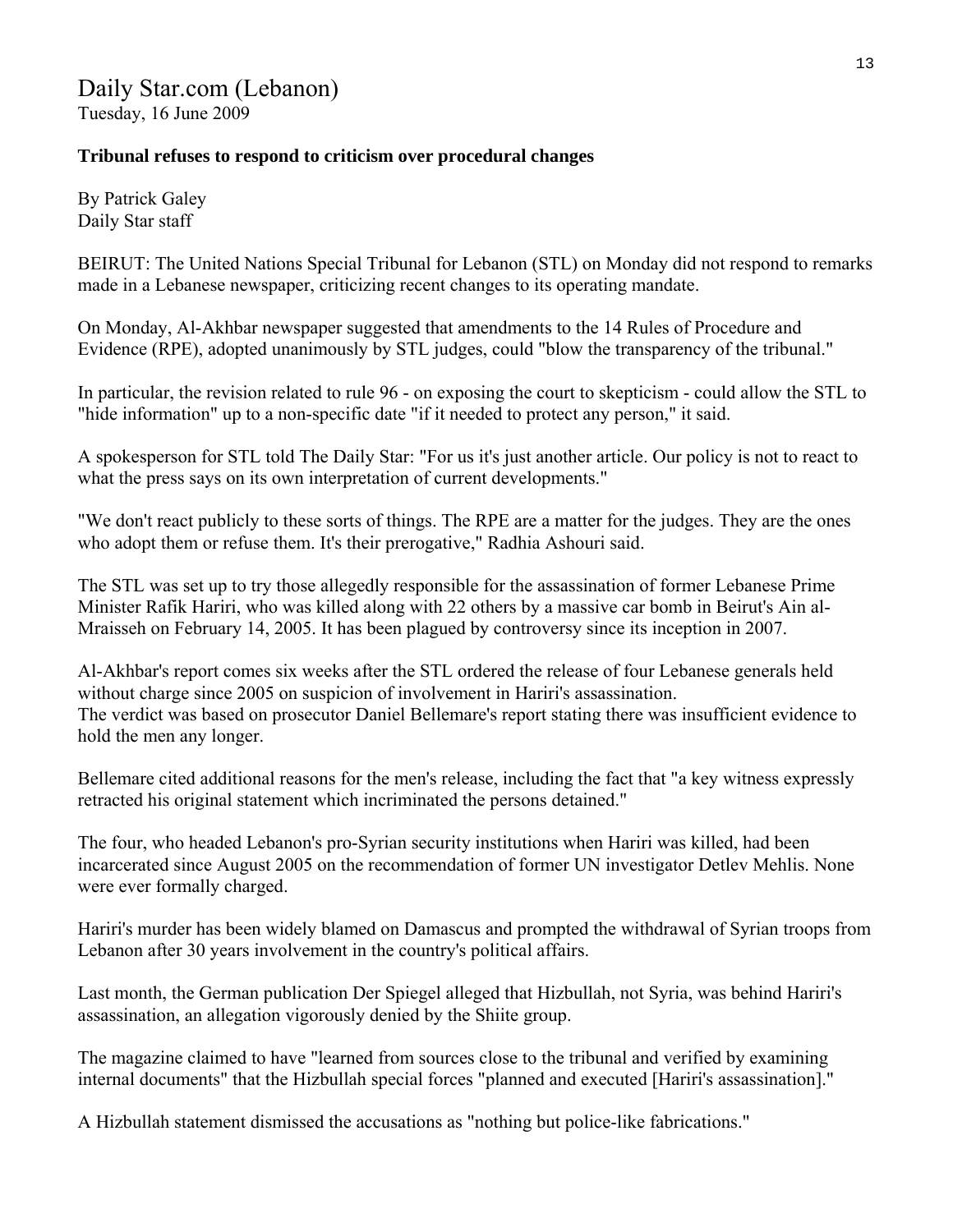Jurist Monday, 15 June 2009

# **Cambodia genocide court rules ex-Khmer Rouge official detained unlawfully**



[JURIST] The [Extraordinary Chambers in the Courts of Cambodia](http://www.eccc.gov.kh/) (ECCC) [ruled](http://www.eccc.gov.kh/english/cabinet/courtDoc/353/E39_5_EN.pdf) Monday that former [Khmer Rogue](http://news.bbc.co.uk/2/hi/asia-pacific/7002629.stm) leader [Kaing Guek Eav](http://www.trial-ch.org/en/trial-watch/profil/db/facts/duch__313.html) also known as "Duch," has been detained unlawfully for the past 10 years, but denied a defense request for his release. The defense had requested the release for the duration of his trial in light of the fact that Duch had been illegally held by a Cambodian Military Court prior to being transferred to the ECCC's custody. Considering the need to balance the rights of the

accused against the rights of the community:

The Chamber [found] that although the Accused's prior detention amounted to a clear violation of his rights, absent allegations of torture or serious mistreatment by the national authorities, this would appear insufficient to debar the exercise of the ECCC's discretion to order provisional detention.

The court also deemed "provisional detention necessary in order to ensure the presence of the Accused Person during the proceedings and for the protection of his security and the preservation of public order." Accordingly, Kaing's request for release was denied, although he has the right to sue for compensation if found innocent or to be credited with time served if found guilty.

In April, Kaing [admitted to training prison staff to use torture.](http://jurist.law.pitt.edu/paperchase/2009/04/ex-khmer-rouge-prison-chief-admits.php) He recently [requested release to "safe](http://jurist.law.pitt.edu/paperchase/2009/04/ex-khmer-rouge-leader-seeks-release-to.php)  [house"](http://jurist.law.pitt.edu/paperchase/2009/04/ex-khmer-rouge-leader-seeks-release-to.php) during his Cambodia genocide trial, though he [lost a similar appeal](http://jurist.law.pitt.edu/paperchase/2007/08/indicted-ex-khmer-rouge-prison-chief.php) of his pre-trial detention in 2007. His trial is the [first of eight](http://jurist.law.pitt.edu/paperchase/2008/02/eccc-to-try-up-to-8-khmer-rouge-ex.php) that the ECCC hopes to hear against former members of the Khmer Rouge, which has been accused of [murdering 1.7 million Cambodians](http://www.ppu.org.uk/genocide/g_cambodia.html) during its nearly four-year reign. The ECCC has long been plagued with accusations of corruption and inadequate funding, with greater problems in recent years. In March, the ECCC reported that it would be [unable to pay its Cambodian](http://jurist.law.pitt.edu/paperchase/2009/03/cambodia-war-crimes-court-unable-to-pay.php)  [employees](http://jurist.law.pitt.edu/paperchase/2009/03/cambodia-war-crimes-court-unable-to-pay.php) for that month, one year after the court had [requested \\$114 million dollars from the UN](http://jurist.law.pitt.edu/paperchase/2008/03/cambodia-genocide-tribunal-seeks.php) [JURIST report].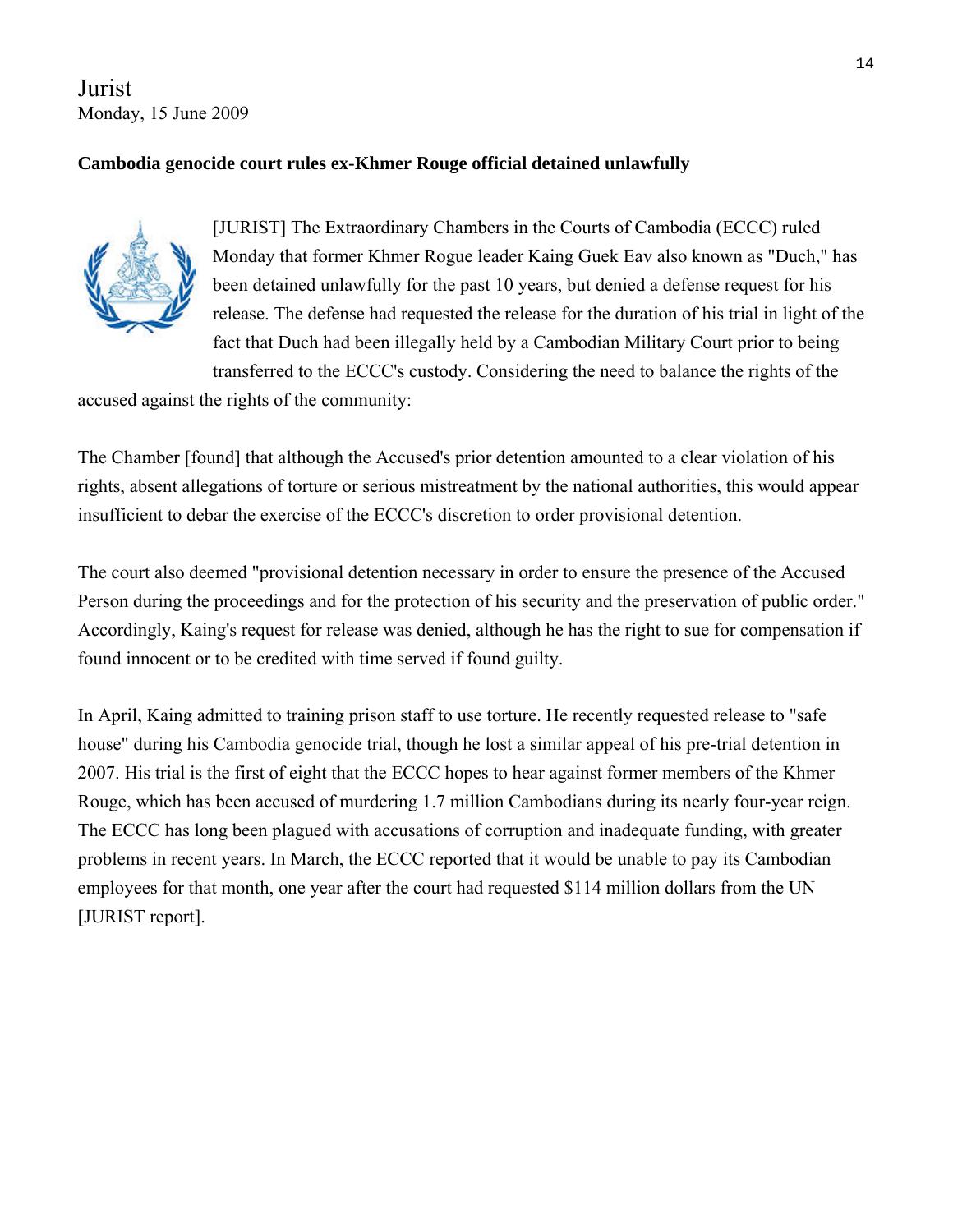Voice of America Tuesday, 16 June 2009

#### **UN Official: Human Rights Situation in Sudan 'Critical'**

By Lisa Schlein Geneva

A new report on the human rights situation in Sudan documents a wide range of serious violations committed throughout the whole country. The United Nations Special Human Rights Investigator for Sudan, Sima Samar, has submitted the report to the UN Human Rights Council in Geneva.



Samar acknowledges some positive steps taken by the Sudanese government in ratifying a couple of international human rights conventions and in efforts to enact legislative reforms.

But, the thrust of her report is generally critical of the human rights situation on the ground. She says the right to life, security of the person and the effective administration of justice are not guaranteed.

"Since my last report to the Human Rights Council, I continue to receive reports of arbitrary arrests, detention, as well as allegations of ill-treatment and torture of human

rights defenders and humanitarian workers by security forces, in particular by the National Intelligence and Security Services," she said. "This includes recent incidents of arbitrary arrests, detention, and ill-treatment amounting to torture of UNAMID [UN-African Union Mission in Darfur]."

In this regard, Samar expresses concern about the security situation in the conflictridden province of Darfur, which she says remains fluid and unpredictable. She highlights ongoing sexual and gender-based violence against women and girls and attacks against humanitarian workers.

The UN investigator criticizes the increasing censorship and restrictions on the media, human rights defenders and political opponents.

"In view of the upcoming elections in February 2010, it is imperative that restrictions on freedom of expression, association and assembly be removed to create a conducive environment for free and fair elections," added Samar.

UN Investigator Samar is also concerned by the humanitarian and human rights situation in southern Sudan, especially large-scale killings, and displacement of civilians caused by recent conflict.

"The killings of several hundred civilians in Jonglei state due to intertribal clashes, and the scale of these clashes over cattle rustling has been unprecedented, including the targeting of women and children," she said. "I also note that the administration of justice in the southern Sudan is hampered by lack of capacity, including the shortage of professional police, qualified judges and lawyers."